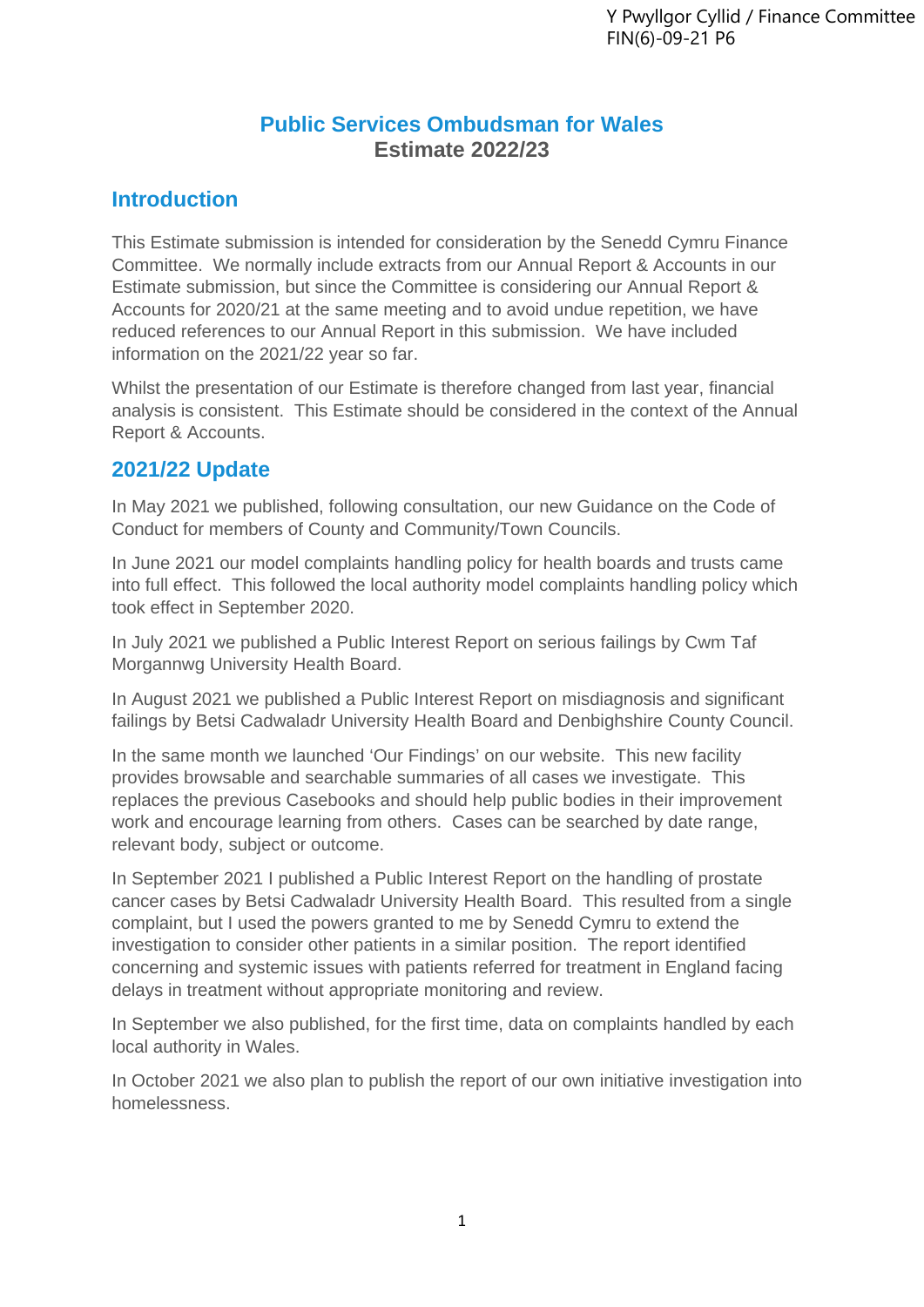### **2021/22 Update - Workload**

The coronavirus pandemic has presented real challenges for everyone. For us, our initial priority last year was to put in place arrangements to support staff to work safely and effectively at home, whilst allowing service users to access our services as normally as possible. I am proud of what we achieved, and we have continued to accept new complaints and handle enquiries throughout the pandemic. The Finance Committee's previous support for investment in IT and telephony to allow this has proved invaluable.

We saw reductions in enquiries and complaints in 2020/21 (particularly in the early months), and this allowed us to complete our work on older cases and to reduce our year-end open caseload by 16% (from 489 in 2019/20 to 410 in 2020/21).

However, this year (figures to the end of August) new enquiries are 79% higher and complaints are 60% higher than for the same period last year. If we look back to the same period in 2019/20 as a more 'normal' year, our new complaints workload this year is up 20.5%. This is shown in the chart below.



Whilst we do not, of course, know what future months will bring, comments from health board colleagues to my Complaints Standards team suggest that numbers will remain high for the remainder of the year. Complaints require considerably more staff time and resource than enquiries, and health complaints are, almost invariably, more complex than local authority or housing complaints. An indication of the impact of these pressures is that our open caseload in mid-September 2021 stands at 611, 49% higher than in April. As a result, the ongoing increases in new complaints are of particular concern.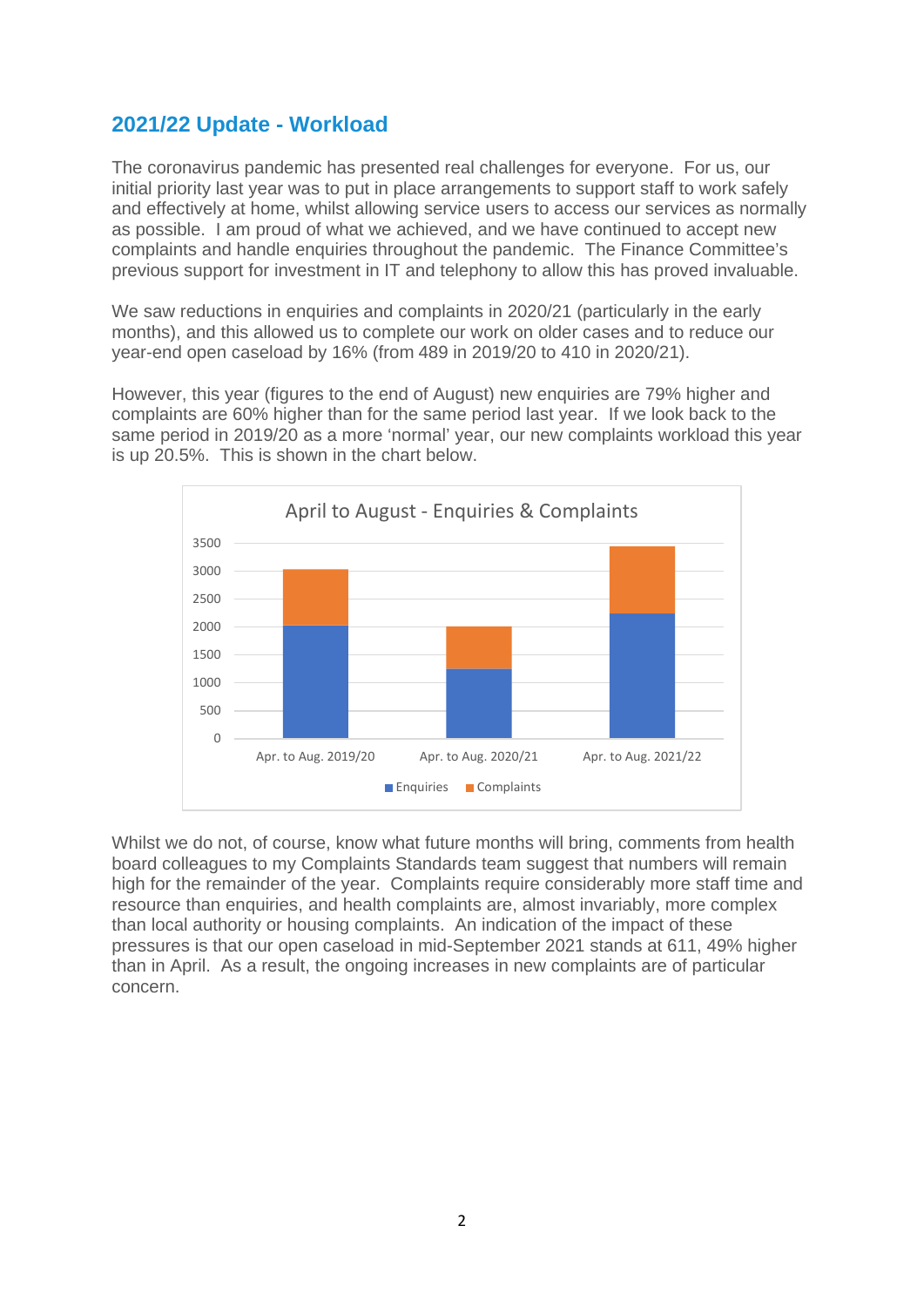### **2021/22 Update – Cost pressures**

When we submitted our Estimate in September 2020, the GDP deflator for 2021/22 suggested that pay and prices would be static, and there was talk of a public sector pay freeze.

Our staff employment contracts link staff pay awards to those agreed for local government staff in England, Wales and Northern Ireland by the National Employers organisation. The current offer (which would be backdated to 1 April 2021) is for an increase of 1.75%. Whilst the offer has not been accepted by the relevant trade unions (and so may increase), this 1.75% figure represents the lowest likely increase.

We do not link our estimates to CPI increases, but CPI influences future local government pay negotiations as well as affecting our non-staff costs. CPI for the 12 months to August 2021 was 3.2%. Our Estimate submission therefore also includes an estimated pay award, from April 2022, of 1.5%. If CPI continues at a high rate, the April 2022 pay award agreed by local government employers may be higher.

Supplier contracts, including IT, typically include annual CPI indexation to reflect inflation. Whilst we will continue to seek best value prices from other suppliers, cost pressures make price increases likely.

Ofgem's recent approval of 12% increase in standard electricity tariffs are indicative of future cost pressures on customers.

Business rates have been frozen for the current year but may increase for 2022/23.

We pay our clinical advisers an hourly rate, which has not increased in recent years. Continuing increases in cost of living and in general rates of pay for such work will create pressure for rates to be increased in the year ahead.

Recent announcements indicate that there will be a 1.25% increase in employer's national insurance contributions in 2022/23. This equates to an annual cost of approximately £38,000. Like the Senedd Commission, **we have not included this late additional cost pressure in our estimate**. In previous years, such changes have been handled in the aggregated Welsh budget through in-year supplementary budget allocations.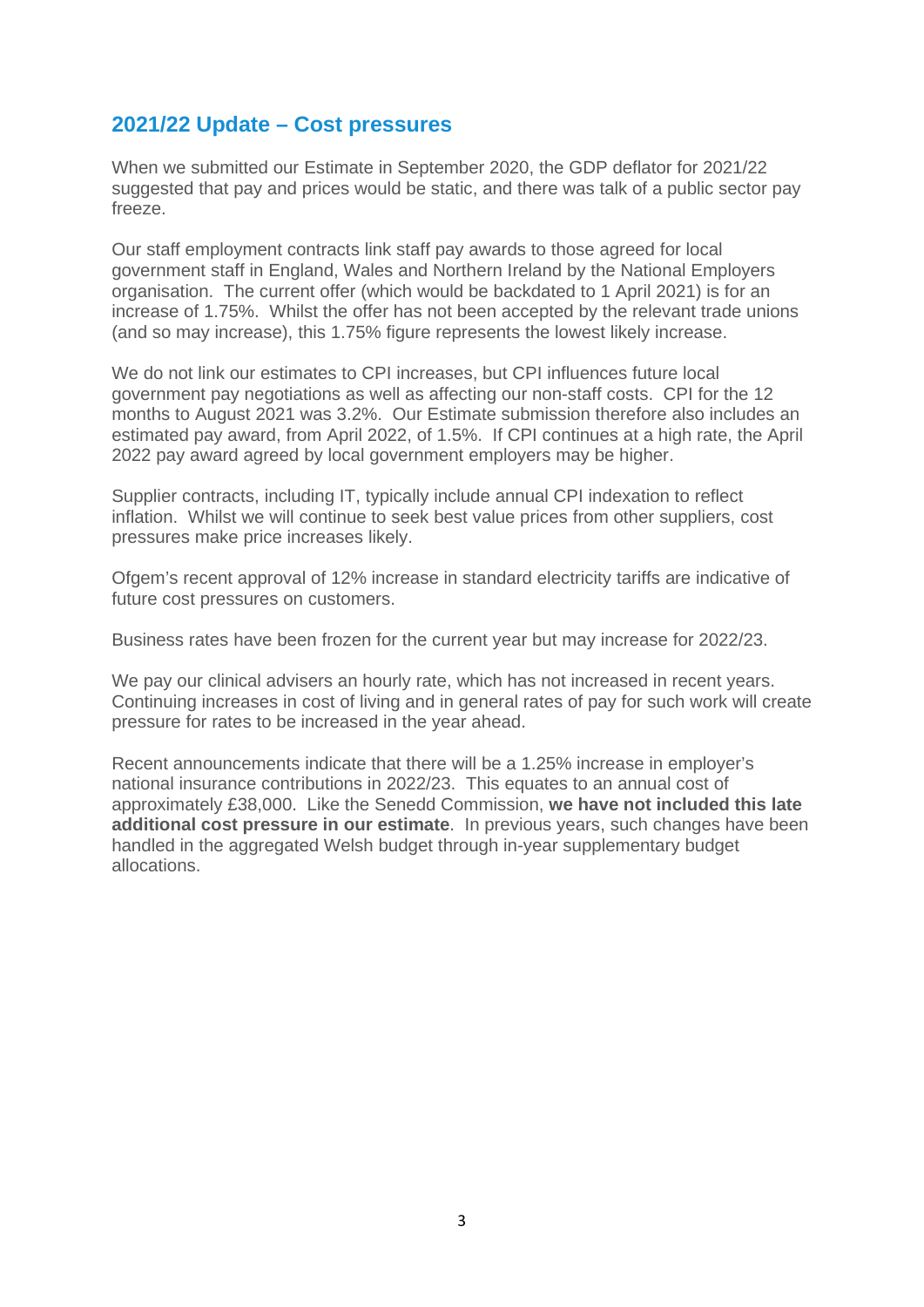## **2021/22 Update - Performance**

We monitor and report our performance against key performance indicators. The August 2021 position is shown below. The results show pleasing improvement in investigated cases closed within 12 months (KPIs 2 and 4), though we are not quite reaching our targets. KPI 1c., which shows how quickly we are able to complete our assessments on few complaints and start an investigation is affected by case volumes and staff resources. We continue to work to improve this, but there remains a gap between our performance and our target.

| <b>KPI 1: Complaints - Decision Times</b>                                                                                                    | <b>Target</b> | <b>August</b><br>2021 | <b>March</b><br>2021 |
|----------------------------------------------------------------------------------------------------------------------------------------------|---------------|-----------------------|----------------------|
| Decision that a complaint is not within jurisdiction < 3<br>a.<br>weeks                                                                      | 90%           | 90%                   | 94%                  |
| Where we seek Early Resolution, decision within 9 weeks<br>b.                                                                                | 90%           | 93%                   | 88%                  |
| Decision to investigate and start investigation within 6<br>$\mathsf{C}$ .<br>weeks of the Date Sufficient Information is Received<br>(DSIR) | 80%           | 66%                   | 65%                  |
| Decision taken not to investigate a complaint (after<br>d.<br>making initial enquiries) < 6 weeks                                            | 90%           | 85%                   | 85%                  |
| KPI 2: Complaints of maladministration/service failure<br>which are investigated - cases closed                                              | <b>Target</b> | <b>August</b><br>2021 | <b>March</b><br>2021 |
| 12 months                                                                                                                                    | 85%           | 80%                   | 52%                  |
|                                                                                                                                              |               |                       |                      |
| <b>KPI 3: Code of Conduct Complaints - Decision Times</b>                                                                                    | <b>Target</b> | <b>August</b><br>2021 | <b>March</b><br>2020 |
| Decision taken not to investigate within 6 weeks<br>a.                                                                                       | 90%           | 100%                  | 90%                  |
| Decision to investigate and start investigation within 6<br>b.<br>weeks of the Date Sufficient Information is Received<br>(DSIR)             | 90%           | 89%                   | 76%                  |
| KPI 4: Code of Conduct Complaints which are investigated -<br><b>Cases Closed</b>                                                            | <b>Target</b> | <b>August</b><br>2021 | <b>March</b><br>2021 |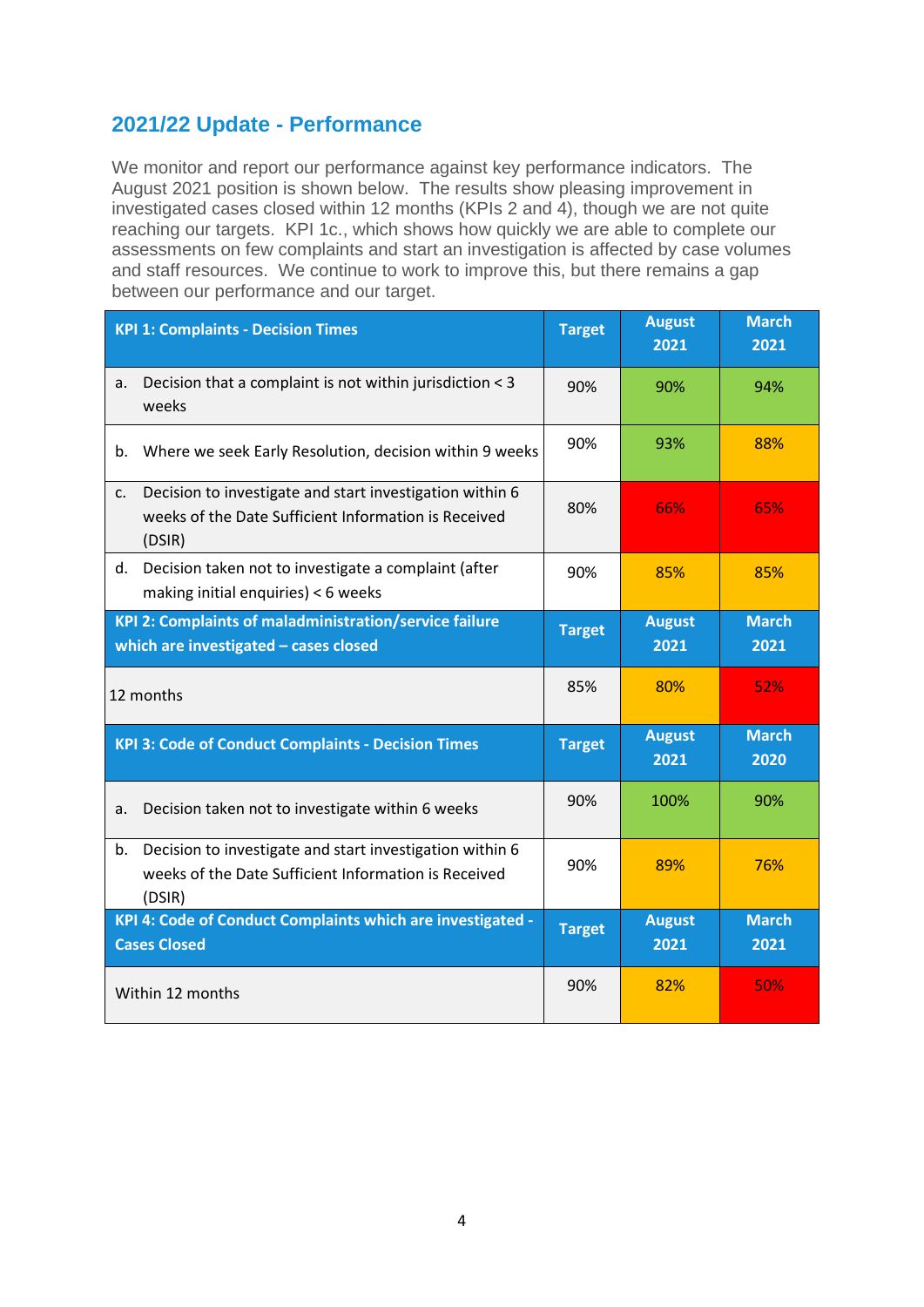# **Financial Management**

As reported in our 2020/21 Annual Report & Accounts, overall resource expenditure increased compared to 2019/20, whilst our overall cash requirement was reduced by the repayment of the £974,000 pension fund surplus in December 2020.

|                          | 2020/21 | 2019/20 | Change |
|--------------------------|---------|---------|--------|
| <b>Resource Out-turn</b> | £000s   | £000s   | £000s  |
| <b>Total Resource</b>    | 5,143   | 4,871   | $+272$ |
| <b>Cash Requirement</b>  | 4,096   | 4,836   | $-740$ |

The arrangements for financial management and internal control have been independently reviewed by Deloitte as the PSOW's internal auditors. Their Annual Report for 2020/21 stated: 'Based on the conclusions of our work, we can provide the Ombudsman with **substantial assurance** in relation to the organisation's arrangements for risk management, governance and internal control.'

The Auditor General for Wales gave the annual accounts for the year 2020/21 an unqualified audit opinion in keeping with previous years.

The PSOW has worked on the principle that the overheads of the office should be less than 5% of the total expenditure. This is evidenced in the analysis of expenditure on the three Strategic Aims of my Corporate Plan, as set out in the Annual Accounts, where overheads are identified as 4% of total costs.



Our Estimate seeks to allow us to deliver our agreed Strategic Aims, with a focus on providing resources for our complaints handling function and our work to drive public service improvement.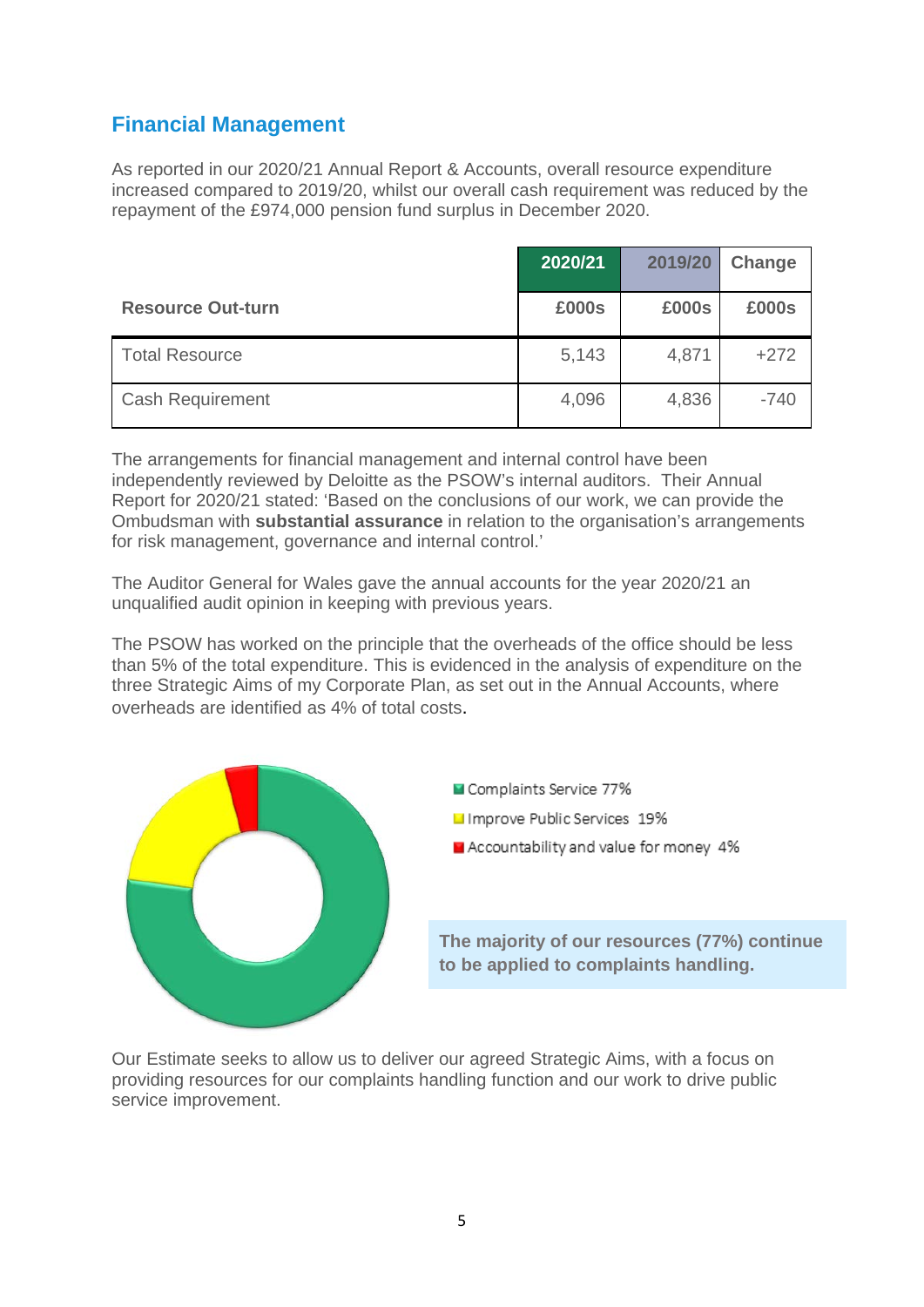# **Unit Costs**

Our Annual Report & Accounts explains a change in unit cost analysis to provide more meaningful information. We now present unit costs calculated for our main activity – receiving, considering, investigating and responding to enquiries and complaints. This is our activity under Strategic Aim 1, and we will use the figures for Operating Costs by Strategic Aim, presented within the audited accounts.

The graphs below show firstly unit cost for the full enquiry **and** complaints work completed in the year and secondly for complaints cases completed in the year. Projections for the current year and next year are included for completeness.



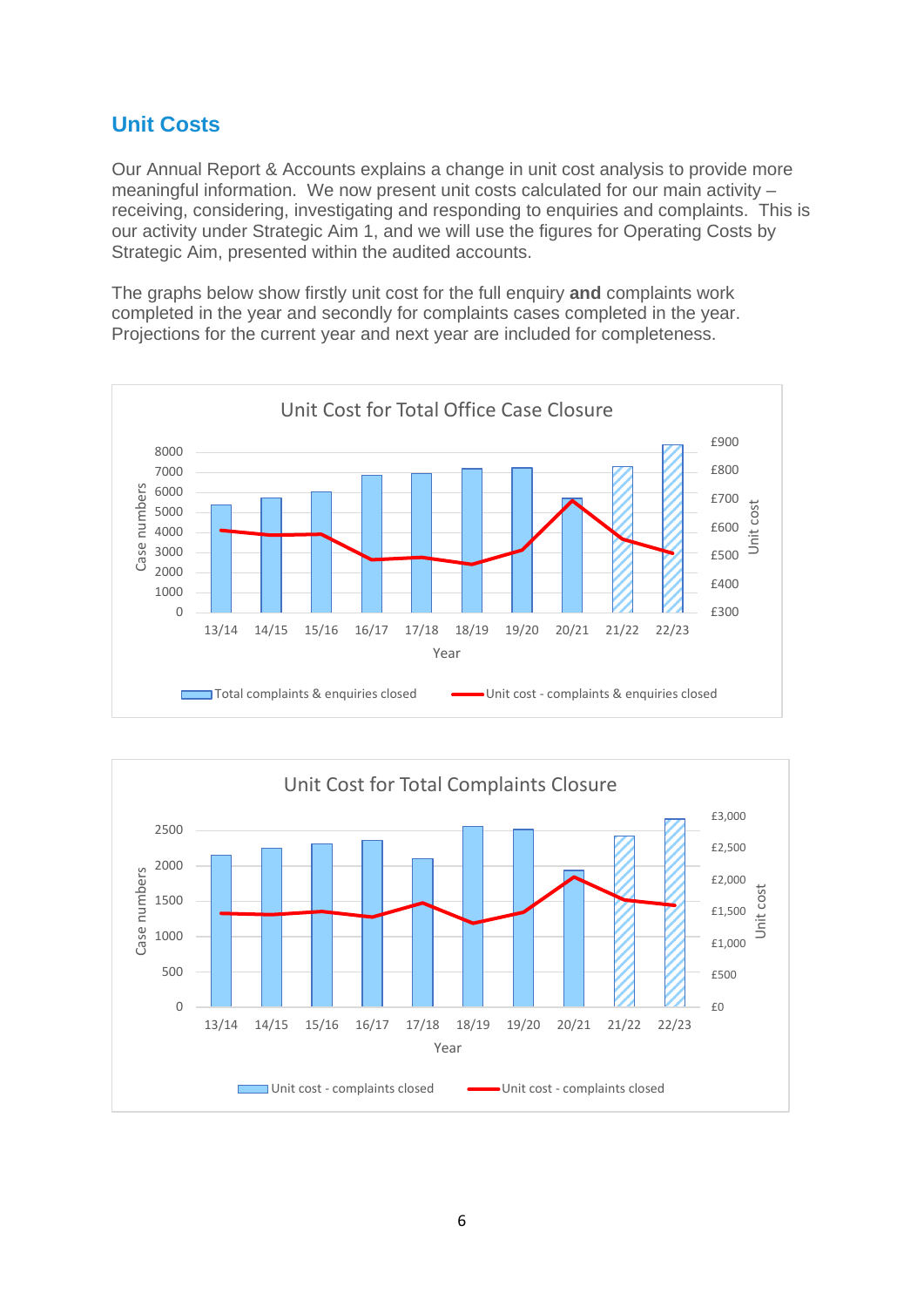# **Projected Casework and Expenditure to 2022/23**

Enquiries and Public Body Complaints are projected to increase by 10% over the next year but the continued effect of Covid-19 on casework and expenditure is yet to be fully determined.

|                              | 2020/21       | 2021/22         | 2022/23         |
|------------------------------|---------------|-----------------|-----------------|
| <b>Casework</b>              | <b>Actual</b> | <b>Forecast</b> | <b>Estimate</b> |
| <b>Enquiries</b>             | 3,774         | 5,199           | 5,719           |
| Complaints - Public Body     | 1,876         | 2,320           | 2,552           |
| <b>Complaints - Code</b>     | 529           | 400             | 440             |
| <b>Total</b>                 | 6,179         | 7,919           | 8,711           |
| % increase (projected)       |               |                 | 10%             |
| <b>Resources</b>             | <b>Actual</b> | <b>Budget</b>   | <b>Estimate</b> |
| Resource Expenditure (£000s) | £5,143        | £5,110          | £5,337          |
| % increase                   |               | $-1%$           | $+4.4%$         |
| Cash requirement from WCF    | £4,096*       | £5,070          | £5,287          |

\* Cash requirement reduced by repayment of the pension fund surplus of £974,000.

We propose to submit a Supplementary Budget for 2021/22 to reflect part of the cost of the larger than expected 2021/22 pay award, as well as priority investment in IT as recommended by PSOW's IT Support provider.

## **2022/23 Estimate**

The Finance Committee of the Senedd has developed a Statement of Principles that Directly Funded Bodies should consider when preparing their annual budget proposals.

The principles are:

- Budget requests should be set in the context of the long-term financial funding situation in Wales and funding pressures in the wider public sector.
- Requests should show how annual and multi-annual objectives will be prioritised, monitored and achieved.
- Bodies should not assume an increase in funding, regardless of the block grant change as any increase to their funding reduces resources available to other devolved public bodies.
- Bodies should continually seek to improve processes and accrue efficiencies.
- Where any increases in funding are requested, these should be backed by evidence both of the need, benefit and attempts that have been made to reduce such costs. Also, the consequences of not obtaining the requested increase in resource should be made clear and quantified.

We have endeavoured to address these points in this submission.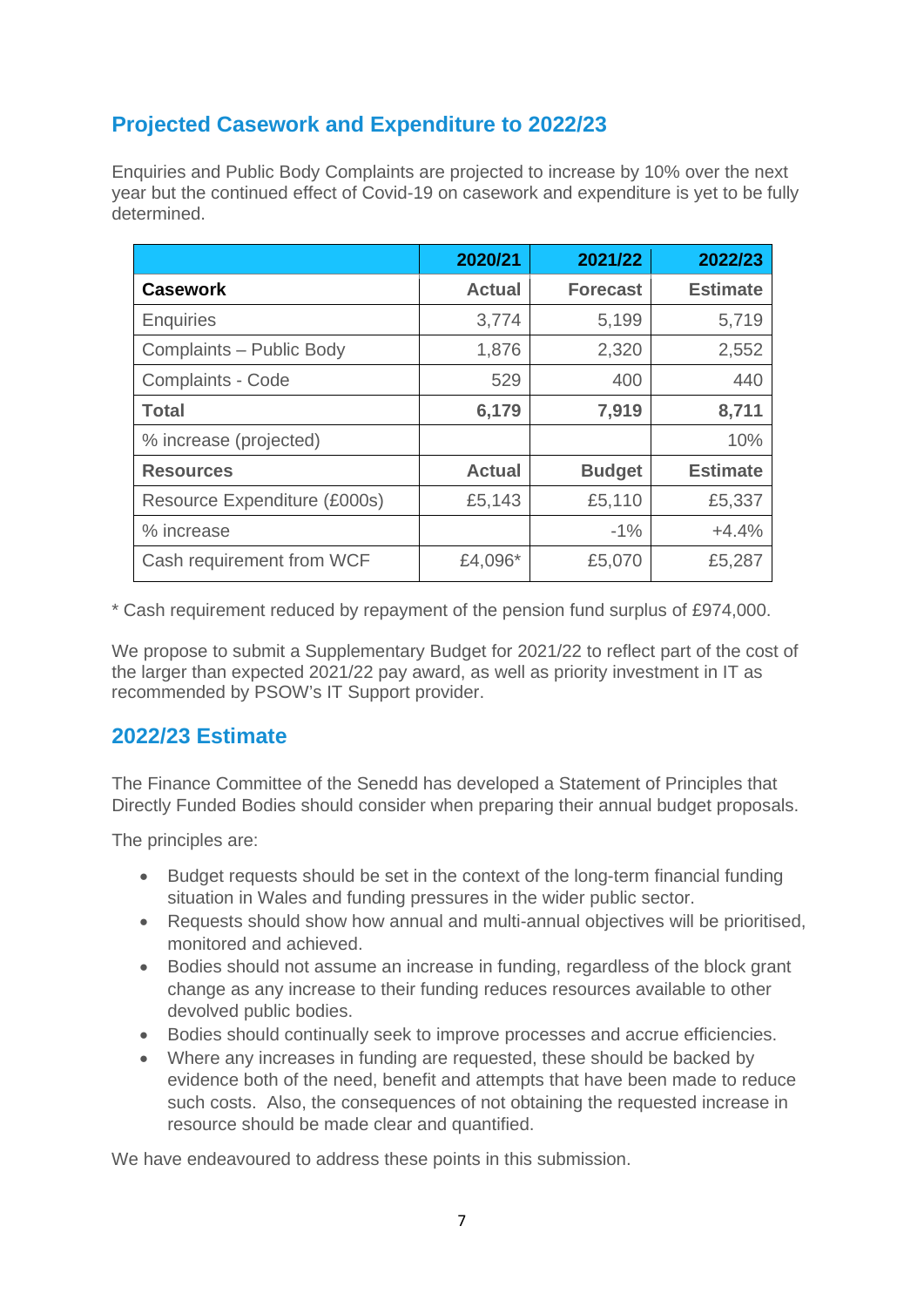Our assumptions are:

- Staffing levels increase slightly (1 caseworker post) in the light of growth in casework in 2021/22 and 2022/23.
- Our office will be open to staff with a blended mix of home and office working
- Pay award of 1.75% for 2021/22 in line with Local Government pay offer (not accepted by trade unions) and an estimated 1.5% pay award for 2022/23.
- Contractual increments to be funded by PSOW through continued process improvements and other internal efficiency savings
- IT costs include implementation in 2021/22 of recommendations by PSOW's new IT provider (for which a supplementary budget submission is being made). This results in £12k of additional recurring costs.
- IFRS (International Financial Reporting Standards) 16 is scheduled to be implemented from April 2022 but is not reflected in this Estimate as per Welsh Government guidance.
- We will continue to share internal audit services with Commissioners, to provide payroll services to the Future Generations Commissioner and to share resources with other public bodies where appropriate.

The estimate does not include a contingency, so if the pay awards for 2021/22 and/or 2022/23 exceed 1.75% and 1.5% respectively, a Supplementary Budget submission may be required in 2022/23.

# **Update – Efficiencies**

Our enquiries and complaints caseload looks set to increase to around 8,000 this year – an increase of around one third in 6 years. There has not been a commensurate increase in staff numbers dealing with complaints and enquiries. Instead we have successfully worked to increase efficiency and manage the growing caseload. With current increases in both costs and workload, we are no longer able to do this.

We acknowledge and welcome the additional powers under the Public Services Ombudsman (Wales) Act 2019, and the additional posts created and funded as a result. These posts will help improve complaints handling by public bodies and, in time, to turn the curve of increasing complaints to this office.

PSOW has looked to fund most pay and inflation pressures over the past 2 years as a result of process improvements and other internal efficiency savings such as:

- Staff efficiencies through reorganisation and staff turnover
- Making changes to working practices such as working from home
- Bringing services such as translation in-house
- ITC efficiencies following investment in hardware and Case Management System
- Improving our website including introducing self-serve and signposting facilities
- Moving to a paper-light office
- Strict budgetary control of key areas such as professional fees

PSOW did not seek a budget increase last year on the assumption that there would be a public sector pay freeze and that other cost increases would be met by efficiencies. We will continue to seek efficiencies, though pay increases and inflation pressures will need to be resourced.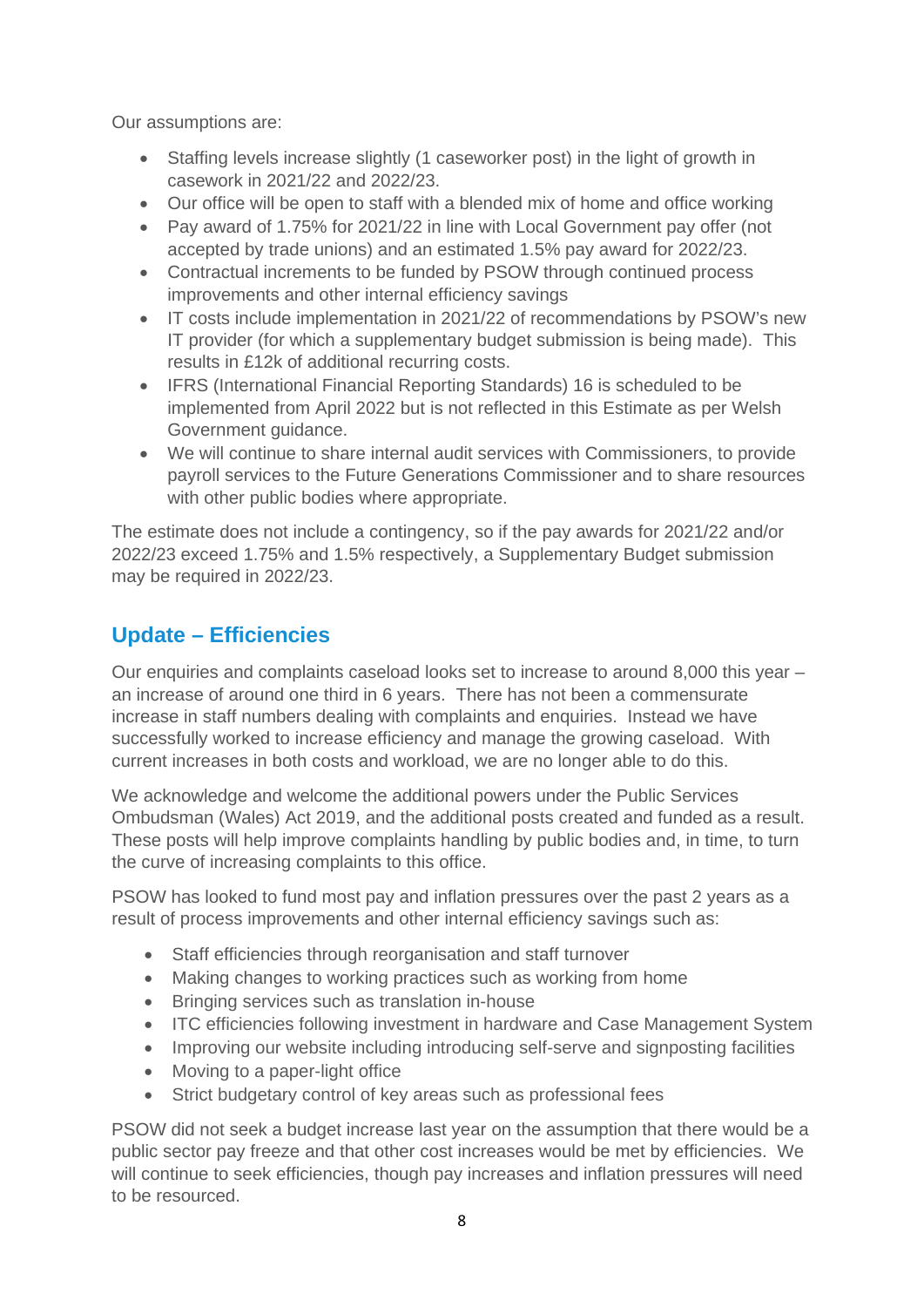### **Consequences of Estimate not being approved**

Our estimate takes account of a number of efficiencies, as we seek to maximise the proportion of our budget spent on casework. We are also looking to secure ongoing savings from maintaining some changes in working practices made during the pandemic.

In a people-based organisation, where nearly 80% of our costs relate to staff, if the estimate is not approved, we would have to reduce staff numbers. We would look to do that, as far as possible, through normal staff turnover to minimise potentially significant redundancy costs. Reducing staff numbers would reduce capacity and increase delays. This would be a concern to complainants as well as to staff and Councillors who actions are complained about. We are mindful of the impact that concerns and complaints about public services can have on all those involved. Particularly in health complaints, our involvement tends to come at the end of what can be a long complaints journey. Further delays would be a cause of real concern.

The increases in complaints we receive has increased pressure on staff, with each member of staff carrying a larger caseload than we would wish. This affects the quality and timeliness of the service we can provide, but also affects staff wellbeing. We are acutely aware of our responsibilities, as a responsible employer, to manage stress at work and to avoid putting staff in a position where they cannot succeed, affecting health, attendance and staff turnover.

If the Estimate is not approved, backlogs would quickly develop – and the current workload has already increased significantly since April. Consideration would have to be given to changing our approach so that only the most serious complaints are investigated. For this to be successful, and to avoid debate with complainants as to whether a complaint was sufficiently serious, we would look to increase on-line complaints screening. This would run counter to our efforts, and recent decisions of the Senedd, to make the Ombudsman's services more accessible, for example though acceptance of oral complaints.

In many cases, it is only when we start to investigate that it becomes clear that a single complaint, that might not necessarily be considered very serious, highlights systemic issues that could have very serious consequences for others.

What you ... do is so important. It<br>what you ... do is so important. It<br>when we so much when we What you ... do is so important. "<br>brings answers to families in dire<br>brings answers so much when we<br>ad and helps so much and you What you ... do is so millies in dire<br>brings answers to families in direction<br>prings and helps so much when we<br>need and helps in the dark and you hat you ...<br>the so much when we<br>prings and helps so much when we<br>leed and helps so much and you<br>are ... alone in the dark and you<br>are ... alone to bring some light. d and helps so the dark and year.<br>alone in the dark and year.<br>e ... alone in the some light.

You've made change<br>happen for the<br>better, and that's a<br>wonderful that's a<br>Thank you! Thank you!

In addition to systemic improvement, the feedback we receive makes us acutely aware of the impact of our work on members of the public. We do not wish to deny complainants the opportunity to have genuine concerns investigated, nor to delay resolution or closure.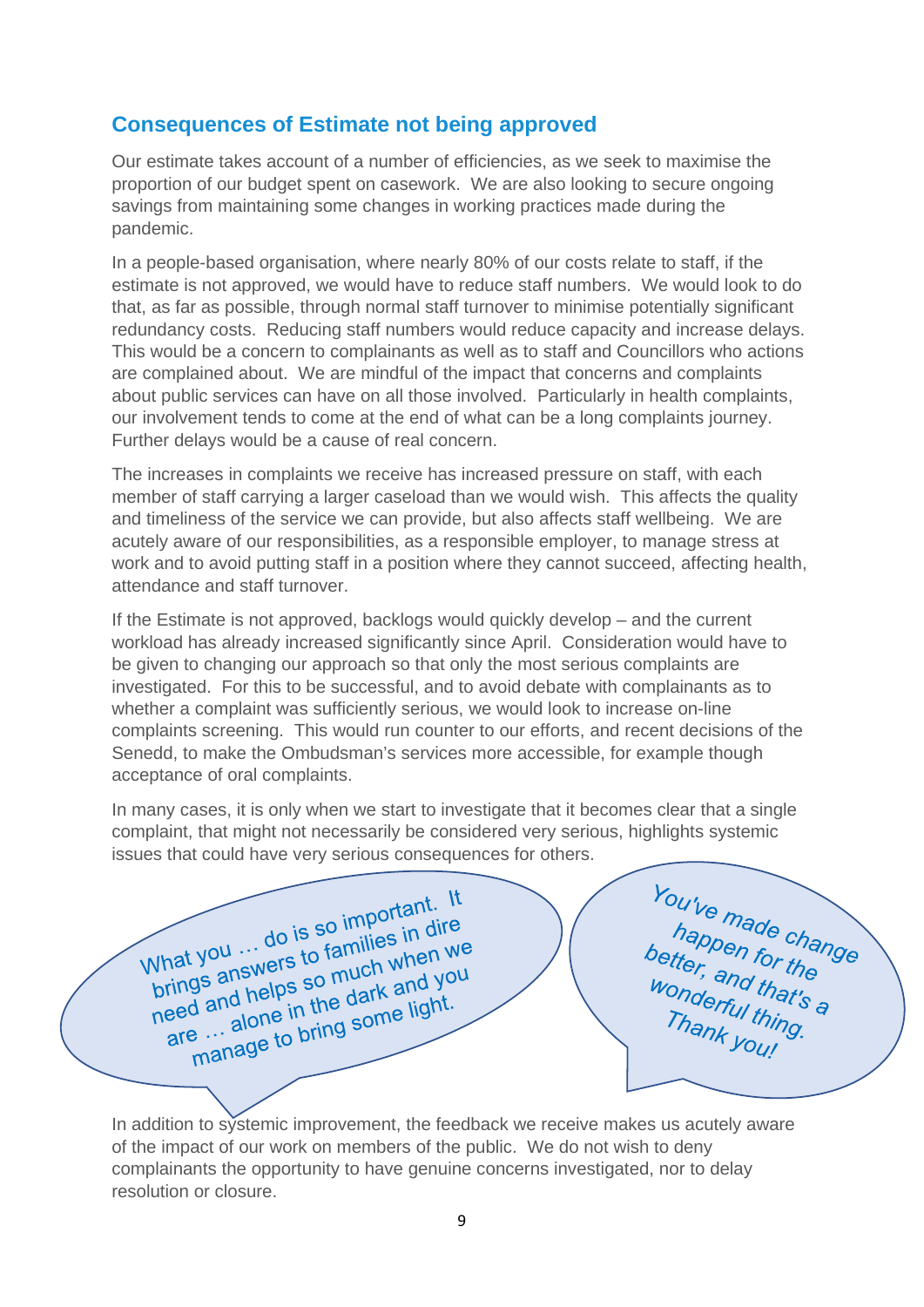## **Estimate Summary**

The Estimate for 2022/23 is shown in Appendix A. The Resource and Cash requirements are £5,337k and £5,287k respectively.

### **Detailed Analysis**

#### Salaries and Related Costs

PSOW staff pay is linked to Local Government NJC pay negotiations. The Estimate builds in a 3.25% pay award over 2 years (representing a forecast 1.75% pay award in 2021/22 and an estimated 1.5% award in 2022/23). £81k of efficiencies elsewhere in the budget meet part of the cost of the 2021/22 pay award.

Caseworker staff numbers will increase by 1 post and we expect to fill staff vacant posts to help manage the projected growth in casework. We are also reducing the number of corporate services support staff by one (part-time) and directing this to a part-time post focusing on improving our service quality and customer service. In the light of public service budget constraints, we have not been able to include cover for staff taking maternity/adoption leave.

The increase in employer's National Insurance contributions from April 2022 is, as indicated above, not included.

#### Premises and other leases

The major item of expenditure is rental of the premises at Bocam Park that was subject to a rent review in August 2020. Most photocopiers were purchased during 2019/20, reducing future leasing charges. The implication of the implementation of IFRS (International Financial Reporting Standards) 16 Leases are, as indicated above, not included. Premises costs have fallen as home working has meant the North Wales office lease has not been renewed.

#### Professional Fees

Increased caseload would generally increase the need for professional advice on our casework. The budget for professional fees, which includes clinical advice on our casework, has however been reduced by £12k to £234k. We will work to contain costs within this budget, through focused advice requests and control of costs.

#### Computer Systems and IT Support

Major investment in our IT hardware and the Case Management System was made in 2018/19 with the aim of increasing efficiencies and resilience. A subsequent review by our new IT Support provider identified further recommendations to improve security and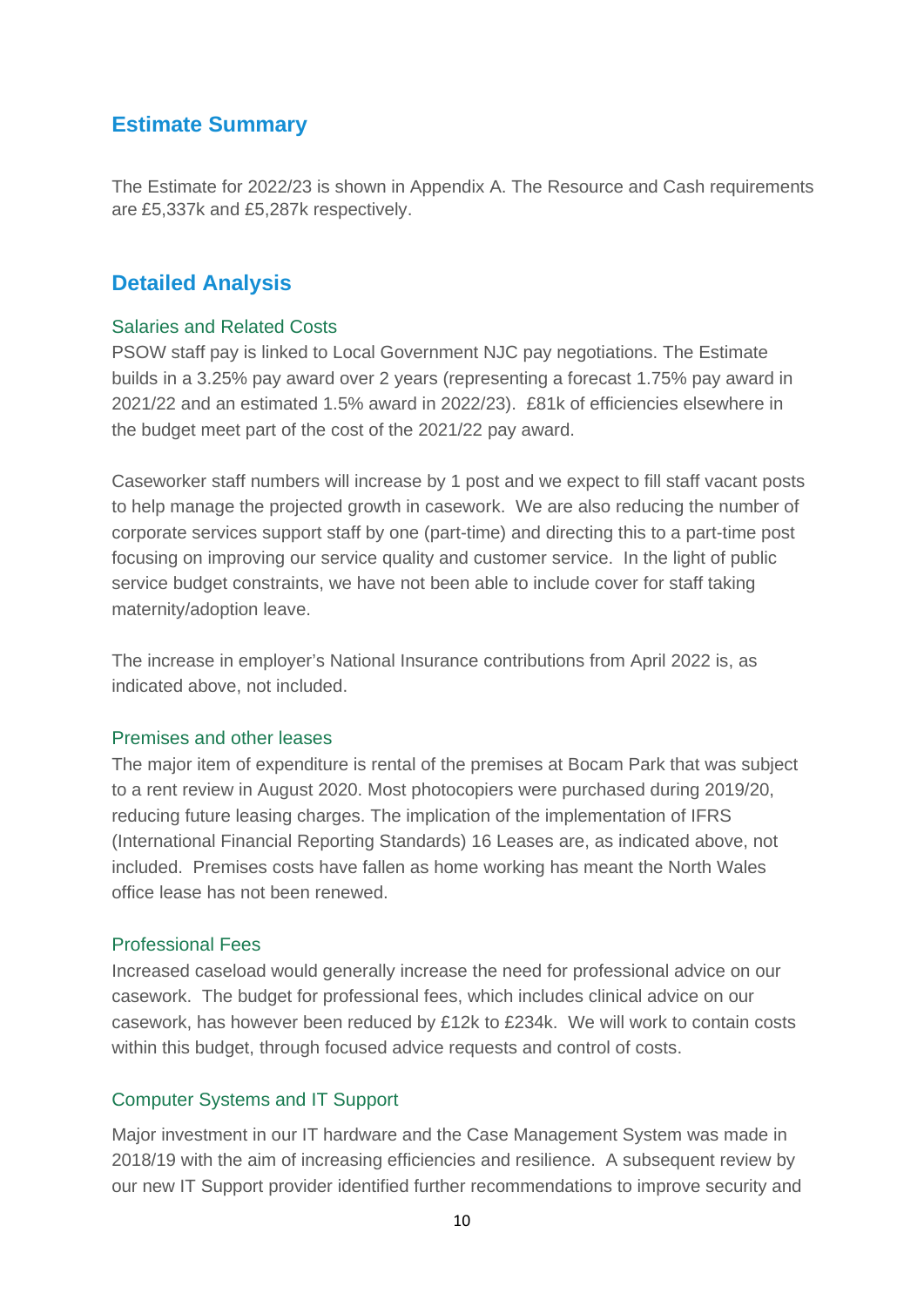resilience. These generate one-off costs in 2021/22 and £12k recurring annual costs. Contractually committed price increases of £26k are also included in this Estimate.

### Office Costs

The allocation of £119k reflects a predicted return to some office working by April 2022. There continue to be efficiencies in the use of resources such as paper, printing, postage and courier services.

#### Travel, Training and Recruitment

This budget has been reduced by £15k and we will work to reduce travel associated with casework and meetings.

#### **Communications**

The change reflects an increase in translation costs resulting from the Welsh Language Standards and increased outreach work.

### **Capital**

Capital costs have been reduced to reflect investment in IT in 2021/22.

### **Depreciation**

Depreciation has increased, reflecting the capital investment in 2021/22 in new IT equipment to increase security and resilience.